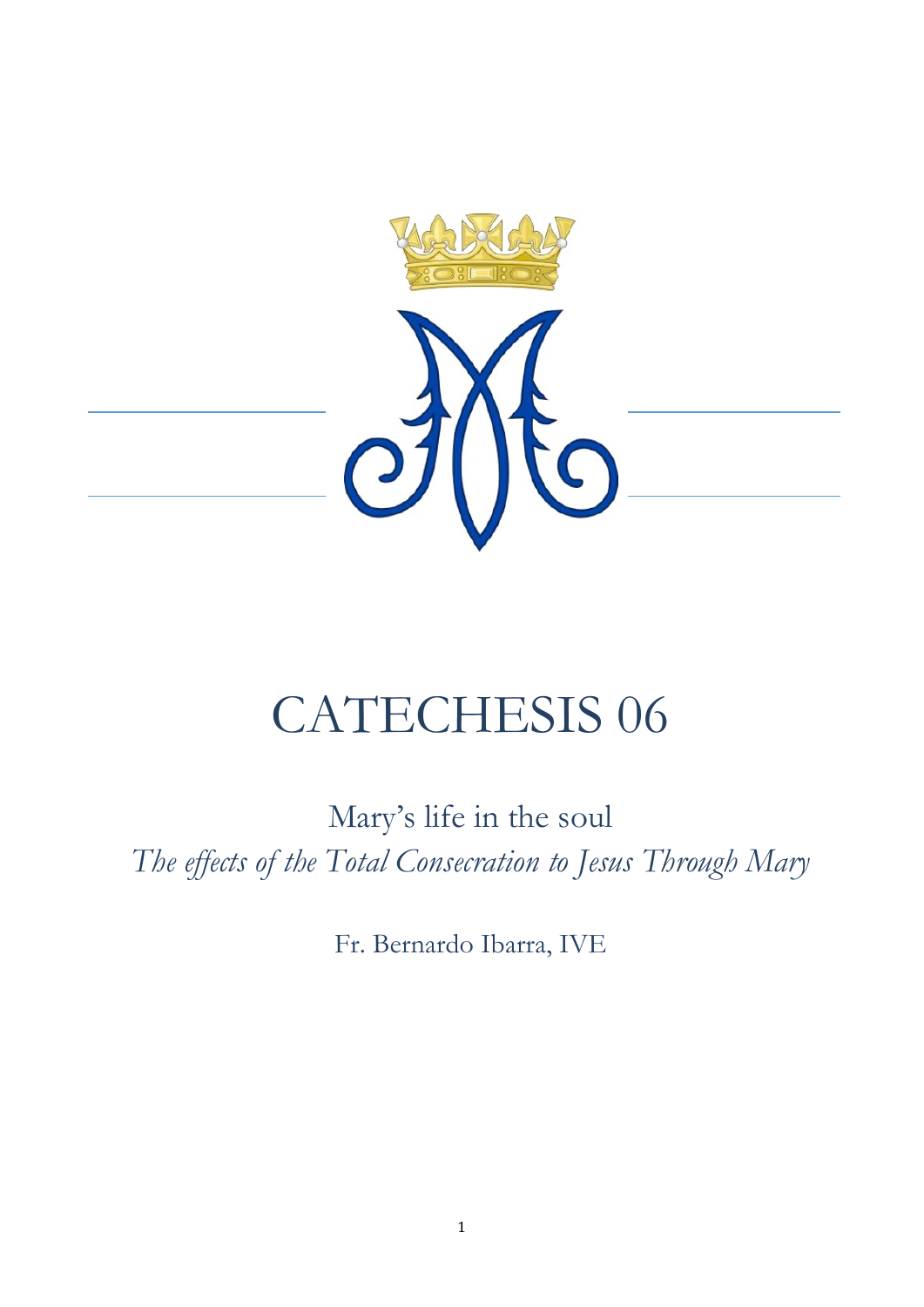"*This devotion faithfully practiced produces countless happy effects in the soul*" The Secret of Mary, 55

# **1. Introduction**

Our Blessed Mother has the wonderful characteristic of being "*generous to the generous*" 1. These words are said by St. Louis de Montfort in his famous book *True Devotion*, where he points out the wonderful effects the Total Consecration to Jesus through Mary brings about. These effects are, then, a result of Mary's outstanding generosity. He who gives himself completely to Mary receives in exchange wonderful and countless graces. And the more we penetrate in this Slavery of Love, living it wholeheartedly and unreservedly, the more we obtain graces from it.

As we all know, St. Louis is one of the greatest teachers of Marian Spirituality<sup>2</sup> and has expounded this devotion in a marvelous way. He dedicated himself entirely to make the Blessed Mother better known, so that the Kingdom of her divine Son might be established on earth. According to him: "If the knowledge and the kingdom of Jesus Christ must come into the world, it can only be as a necessary consequence of the knowledge and reign of Mary. She who first gave him to the world will establish his kingdom in the world"3.

Now, it is part and consequence of this new kingdom of Mary a wide range of wonderful effects of holiness, which are given to he faithful servants. St. Louis is not only aware that to consecrate totally to Jesus trough Mary entails renunciation and sacrifices, but he also knows that this consecration brings with it countless benefits for the soul and for the world.

In addition, he uses and enumerates these benefits so that we may not delay in giving ourselves totally to her in Maternal Slavery of Love.

Let's then analyzed these effects as are explained by St. Louis in both *True Devotion to Mary* (*TD*, 213-225) and *Secret of Mary* (*SM*, 53-59). In these two books, the saint, presents several effects, and although they are not exactly the same, still they contain the main core of them, which is *a new life in Mary*. Now, all of these effects that we will see now, are presented by St. Louis as *his personal experience*. Indeed, he experienced the effects that giving oneself to Mary brings along, because he did so first. He is not talking speculatively, as if it were from some far distance; on the contrary, he talks out of his personal experience. The Montfortian Fr. Alphonse Bossard affirms this same idea when saying: "The section [of *SM*] on the 'wonderful effects' that 'this devotion' must produce if it is faithfully undertaken, can be read as Montfort's personal testimony of his own experience"4.

Once we understand this, that what St. Louis explains about the effects of this wonderful devotion comes from his inner experience, we realize that he is *unveiling a secret*, which is both the very Virgin Mary and the devotion to her in Maternal Slavery of Love. This secret, in turn, takes its full meaning by practicing it5.

## **2. The Principal Effect**

When St. Louis speaks about the effects of this new and old devotion<sup>6</sup>, he doesn't seem to

<sup>1</sup> *True Devotion to Mary* (*TD*), n. 216.

<sup>2</sup> Cf. St. John Paul II, *Redemptoris Mater*, 48.

<sup>3</sup> *TD*, 13.

<sup>4</sup> Alphonse Bossard, *True Devotion*, In *Jesus Living in Mary*, Bay shore, NY, Montfort Publications, 1994, p. 1220.

<sup>5</sup> Cf. Alphonse Bossard, *Secret of Mary*, In *Jesus Living in Mary*… p. 1115 and 1117.

<sup>6</sup> Cf. Alphonse Bossard, *Secret of Mary*, In *Jesus Living in Mary*…. p.1117.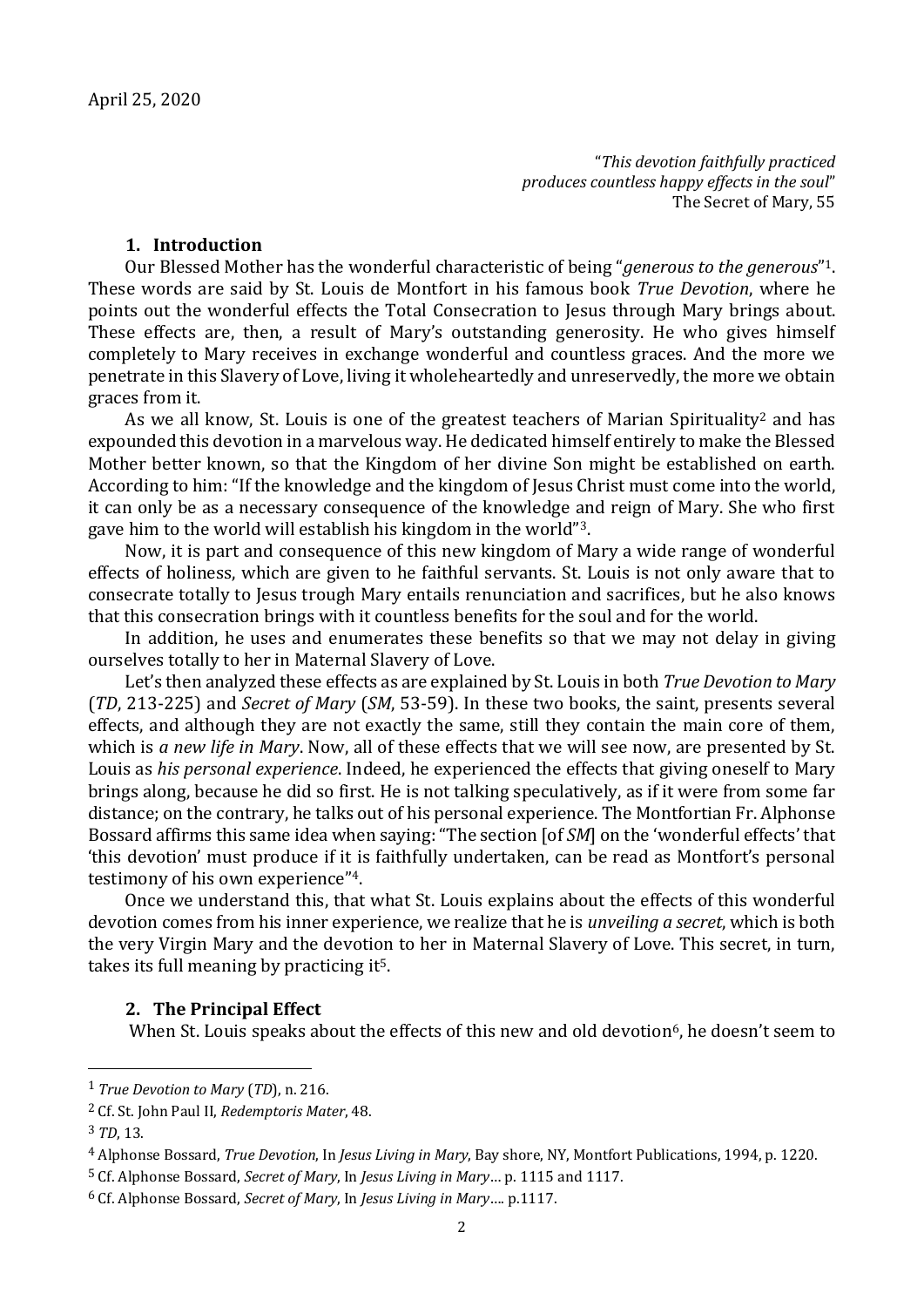be very systematic. On the contrary, he writes without order, which tells us that he is talking of inner experiences difficult to list. He just speaks of the wonders his soul is undergoing. That's why, his presentation of the effects of this Total Consecration to Mary, vary from one book or place to another.

Nevertheless, there is a lot to be mentioned, which by a careful reading can be organized and present more schematically… and this is the objective of this brief presentation.

Now, according to Alphonse Bossard, the book *Secret of Mary*, is a work of St. Louis' maturity7. We all know that *Secret of Mary* is a summary of *True Devotion*, and that brings as a kind of compendium of this wonderful Marian doctrine. Whereas *True Devotion* enumerates many effects, *Secret of Mary* is more concise in presenting them, although they are ordained according to their importance. In this regard, then, *Secret of Mary* presents the effects in a graded order. The first of this effect is the most important. He says:

"This devotion, faithfully practiced, produces many happy effects in the soul. The most important of them all is that it establishes, even here on earth, Mary's life in the soul, so that it is no longer the soul that lives, but Mary living in it; for Mary's life becomes its life." (*SM*, 55).

**This text is central for our topic.** The Slavery of Love makes us to have Mary in us, and her life is our life. St. Thomas Aquinas explains the phenomenon when saying that: "Love bears the lover into the beloved, so that he now lives the life of the beloved"8. Mary lives within us because of the love we have for her. The Slavery of Love, which is the highest way of loving Mary, makes Mary to be in us, as the object loved. Loves tends naturally to unity, hence the love for Mary makes us to be one with her, in such a way that we can say  $-$  echoing St. Paul's words  $(Gal 2:20)$  - that we do not longer live, but is Mary living in us.

When St. Thomas comments on this Pauline passage ["I no longer live, but Christ lives in me"], he explains that "a man is said to live according to that in which he chiefly puts his affection and in which he is mainly delighted. Hence men who take their greatest pleasure in study or in hunting say that this is their life. […]. Therefore, when someone lives seeking only what is his own, he lives only unto himself; but when he seeks the good of others, he is said to live for them. Accordingly, [… when the Apostles says…] 'I live, now not I', [it means] *I no longer live as though having any interest in my own good*, but 'Christ lives in me', [it means], *I have Christ alone in my affection and Christ Himself is my life*" 9.

All of this it can be said of the soul who lives perfectly this Total Consecration: it doesn't look anymore its own interests but those of Mary. It doesn't have any affection but Mary and those of Mary. Hence it is said that it doesn't live any longer, but Mary lives in it.

This Slavery of Love, consequently, is a devotion that unifies all the powers and desires in a single one: *to do Mary's will*, directing all the soul's affections to her. That's why, this devotion is rightly called a *slavery*, because  $-\infty$  it happens in the true and faithful slave $-$ , it identifies all one's concerns and goals with the master's. We have no other end but that of Mary's<sup>10</sup>.

St. Louis explains this Principal Effect in several ways and, somehow, he keeps it as the background of many of his arguments and prayers<sup>11</sup>. He even says that this Slavery makes

<sup>7</sup> "Montfort's control of his subject and style invite us to see in *Secret of Mary* a work of his maturity". Alphonse Bossard, *Secret of Mary*, In *Jesus Living in Mary*…. p.1116.

<sup>8</sup> *Commentary to the Sentences* III, 32, 1, obj 3. Cf. also: *Summa Theologica*, I-II, 28.

<sup>9</sup> *Commentary to the Letter to the Galatians*, Ch. 2, 20. Lect. 6.

<sup>10</sup> Cf. Aristotle, *Metaphysics*, Bk. 1: "As the man is free, we say, who exists for his own sake and not for another's, so we pursue this as the only free science, for it alone exists for its own sake".

<sup>11</sup> See, for instance, the prayer at the end of *SM* (n.68). Here St. Louis describes in detail how Mary takes possession of the whole of the person.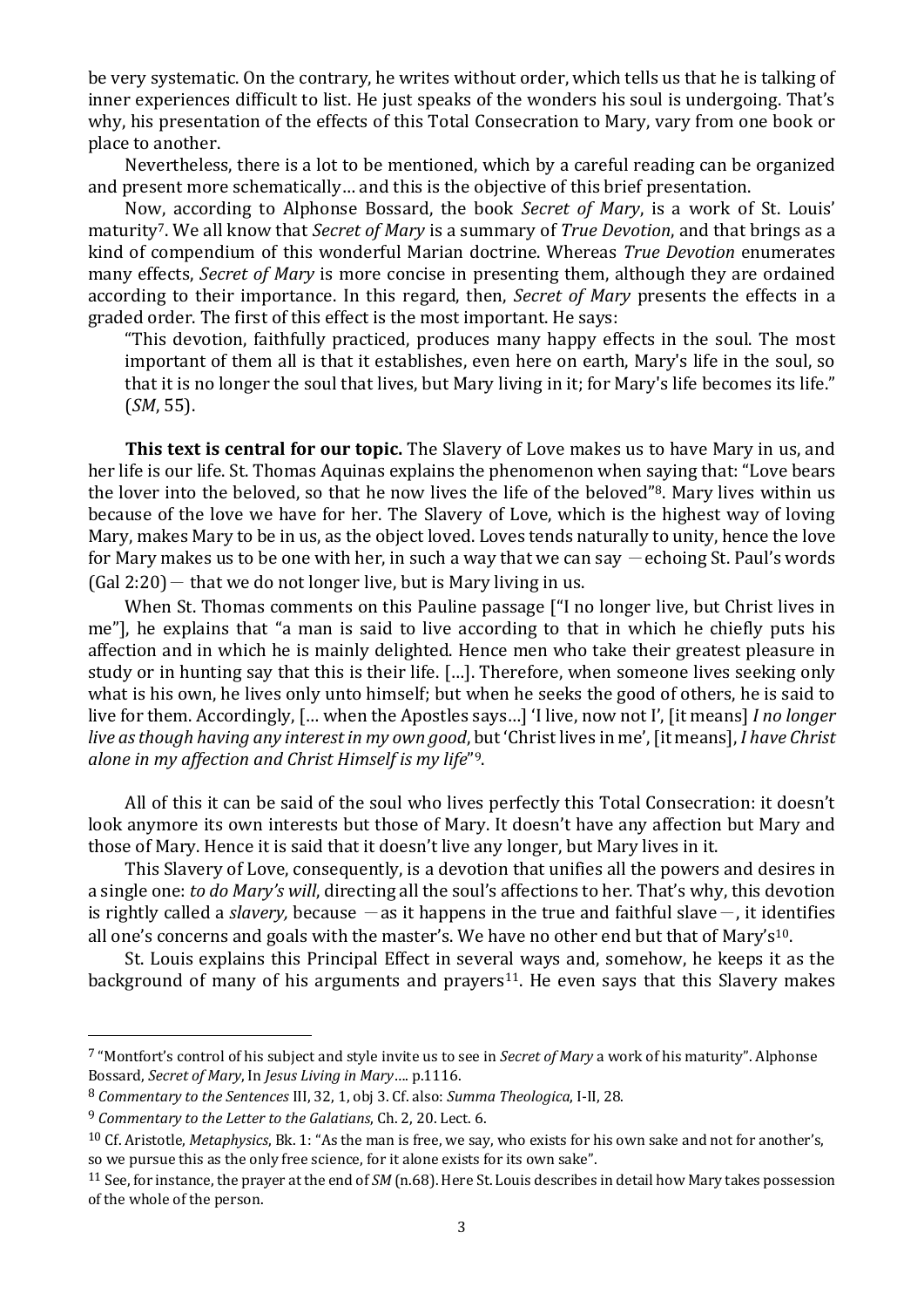"happily lose yourself in her"12. He also says that is a *communication* of the spirit of Mary: "The soul of Mary will be communicated to you to glorify the Lord. Her spirit will take the place of yours to rejoice in God, her Savior, but only if you are faithful to the practices of this devotion. As St. Ambrose says, 'May the soul of Mary be in each one of us to glorify the Lord! May the spirit of Mary be in each one of us to rejoice in God!'"13.

This Principal Effect, in turn, is a consequence of preforming all actions with Mary, in Mary, through Mary and for Mary. Evidently, this way of acting establishes Mary's life in the soul.

Now, this effect contains many others within it, because it marvelously unfolds in many other aspects and lights. The fact that Mary is *living* in the soul is like a diamond that the more you bring it to the light, the more colors and reflections it shows. That's why, St. Louis affirms:

"And when, by an unspeakable yet real grace, the Blessed Virgin is Queen in a soul, what wonders does she not work there! She is the worker of great wonders, particularly in our soul, but she works them in secret, in a way unknown to the soul itself, for were it to know, it might destroy the beauty of her works"14.

Let's now focus on these wonders, which are, somehow, the natural consequences of Mary's life in the soul. We will follow both *Secret of Mary* and *True Devotion*, trying to unify them and present them as a single thing.

#### **3. Many wonders**

#### **A. Perfect Consecration to Jesus**

In *Secret of Mary*, the saint of Montfort says that once Mary is living in the soul, she "causes Jesus to live continuously in that soul, and that soul to live in continuous union with Jesus. If Jesus Christ is the fruit of Mary in each individual soul, as well as in all souls in general, He is, however, her fruit and her masterpiece, more particularly in a soul in which she dwells"15.

Jesus is the *blessed fruit* of Mary, and most especially in the soul that has enslaved itself to her. Hence the first fruit and effect of Mary living in us is the union with Christ. In this sense, we need to recall the long and well-fought fight St. Louis underwent against those who, disrespectfully, dared to say that Mary is an obstacle to encountering Jesus. On the contrary! She is the best way to go to Him: "If then we are establishing sound devotion to our Blessed Lady, it is only in order to establish devotion to our Lord more perfectly, by providing a smooth but certain way of reaching Jesus Christ"16.

In addition, Mary is always with Jesus, their union is greater than that of the sun and the light<sup>17</sup>. Where Mary is present, there is Jesus also, and vice versa. They cannot be separated from each other18. Hence Mary's life in the soul is no other than that of Jesus as well. Wonderful

l

<sup>12</sup> *SM*, 70.

<sup>13</sup> *TD*, 217.

<sup>14</sup> *SM*, 55.

<sup>15</sup> *SM*¸ 56.

<sup>16</sup> *TD*, 62.

<sup>17</sup> Cf. *TD*, 63.

<sup>18</sup> Cf. *TD*, 63-65. Here St. Louis makes a wonderful colloquy with Our Lord on this topic: "Here I turn to you for a moment, dear Jesus, to complain lovingly to your divine Majesty that the majority of Christians, and even some of the most learned among them, do not recognize the necessary bond that unites you and your Blessed Mother. Lord, you are always with Mary and Mary is always with you. She can never be without you because then she would cease to be what she is. She is so completely transformed into you by grace that she no longer lives, she no longer exists, because you alone, dear Jesus, live and reign in her more perfectly than in all the angels and saints. If we only knew the glory and the love given to you by this wonderful creature, our feelings for you and for her would be far different from those we have now. So intimately is she united to you that it would be easier to separate light from the sun, and heat from the fire. I go further, it would even be easier to separate all the angels and saints from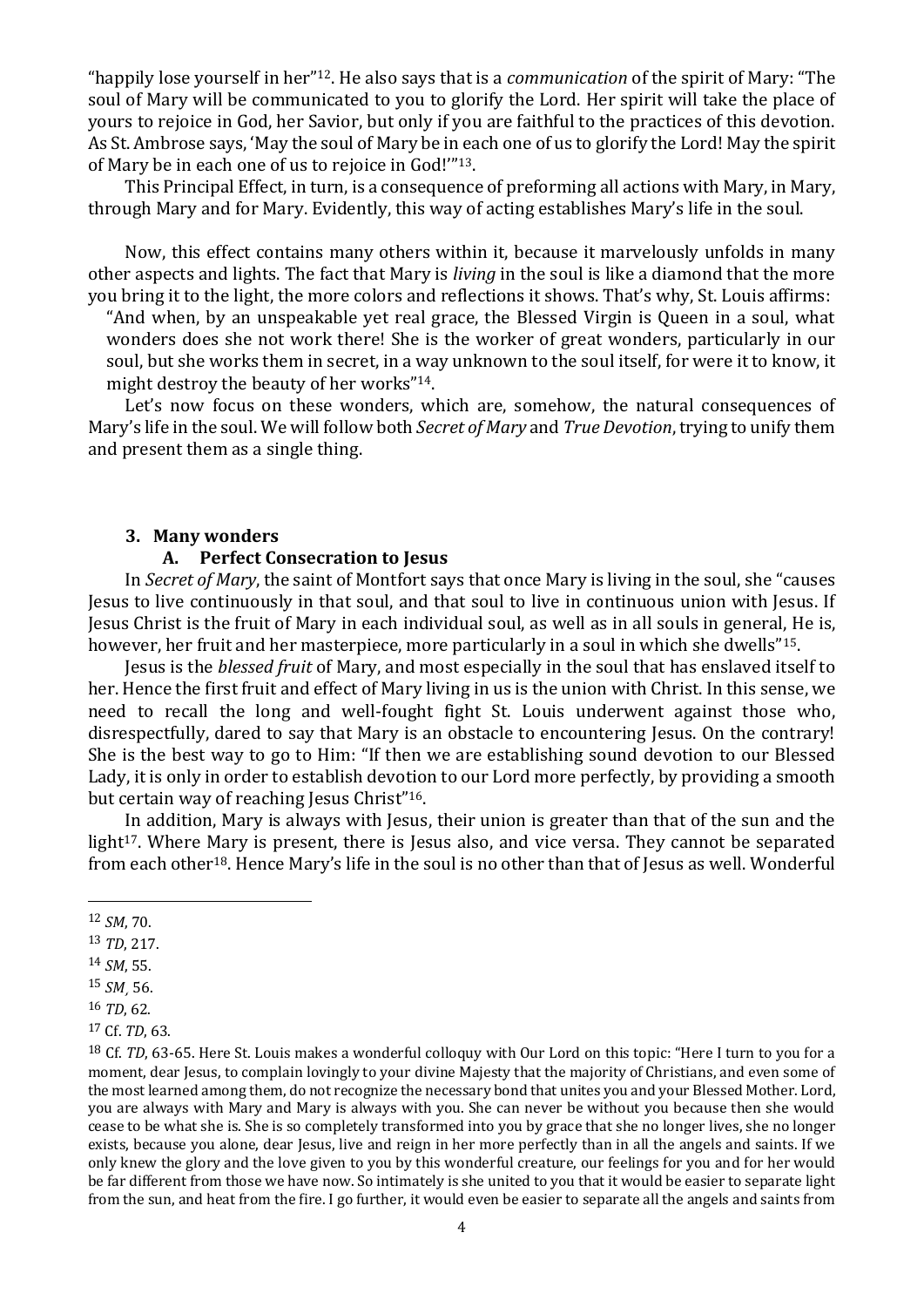mystery!

Moreover, Mary transforms us into the likeness of Jesus, by her being a fitting model; "You are worthy to be called the mold of God", says St. Augustine19. And St. Louis adds: "Mary is a mold capable of forming people into the image of the God-man"20.

After considering all of this, we can say, without any doubt, that the perfect consecration to Mary brings about the perfect consecration to Jesus… and even more: without a perfect consecration to her there cannot be a perfect consecration to Jesus.

# **B. Increase in faith and hope**

In *True Devotion*, St. Louis mentions that the Holy Spirit desired that Mary's virtues may be in all faithful: "let all your virtues take root in my chosen ones"21. That's why, St. Louis points out as proper effects of this consecration, the increase in several virtues, especially in the theological ones.

This devotion, therefore, makes us to share in Mary's faith and to have great confidence in her and in God; it increases our faith and hope. Our faith, because she shares with us her unmatching faith, "stronger than that of all the patriarchs, prophets, apostles and saints"22.

"Therefore, the more you gain the friendship of this noble Queen and faithful Virgin the more you will be inspired by faith in your daily life. It will cause you to depend less upon sensible and extraordinary feelings […] It is a firm faith, unshakable as a rock, prompting you to remain firm and steadfast in the midst of storms and tempests. It is an active and probing faith…"23.

It also increases our hope. Actually, St. Louis speaks of *confidence*, which is a part of the virtue of hope24. This theological virtue is greatly increased by the Slavery of Love, by which we have given her everything. Since we have given her everything, she will give us back many more things, even heaven, because she is not outdone in generosity. In addition, this devotion makes us be owners of God's treasury, which is Mary. Hence there is nothing so hopeless that can shake our trust in her and in God.

## **C. Increase in love**

Our Lord said: ""If you love Me, keep My commandments" (Jn 14:15), because love is manifested more in deeds than in words<sup>25</sup>. It is in this way in which our love of God is increase by this devotion to Mary. Indeed, our Blessed Mother, "will open and enlarge it to obey the commandments of her Son with eagerness and with the holy freedom of the children of God"26.

As a consequence of this, "she will fill your heart with pure love of which she is the treasury. You will then cease to act as you did before, out of fear of the God who is love, but rather out of pure love. You will look upon him as a loving Father and endeavor to please him at all times"27.

Moreover, this devotion to Mary makes us increase our filiation to God, because of the fact of having her as mother: "You will speak trustfully to God as a child does to its father. If you should have the misfortune to offend him you will abase yourself before him and humbly beg

- 22 *TD*, 214.
- 23 *TD*, 214.

you than Mary; for she loves you ardently, and glorifies you more perfectly than all your other creatures put together" (n.63).

<sup>19</sup> Cf *SM*, 16 and *TD*, 219.

<sup>20</sup> *TD*, 29.

<sup>21</sup> *TD*, 34.

<sup>24</sup> Cf. St. Thomas Aquinas, *Summa Theologica*, II-II, 129, 6.

<sup>25</sup> Cf. St. Ignatius of Loyola, *Spiritual Exercises*, 231.

<sup>26</sup> *TD*, 215.

<sup>27</sup> *TD*, 215.